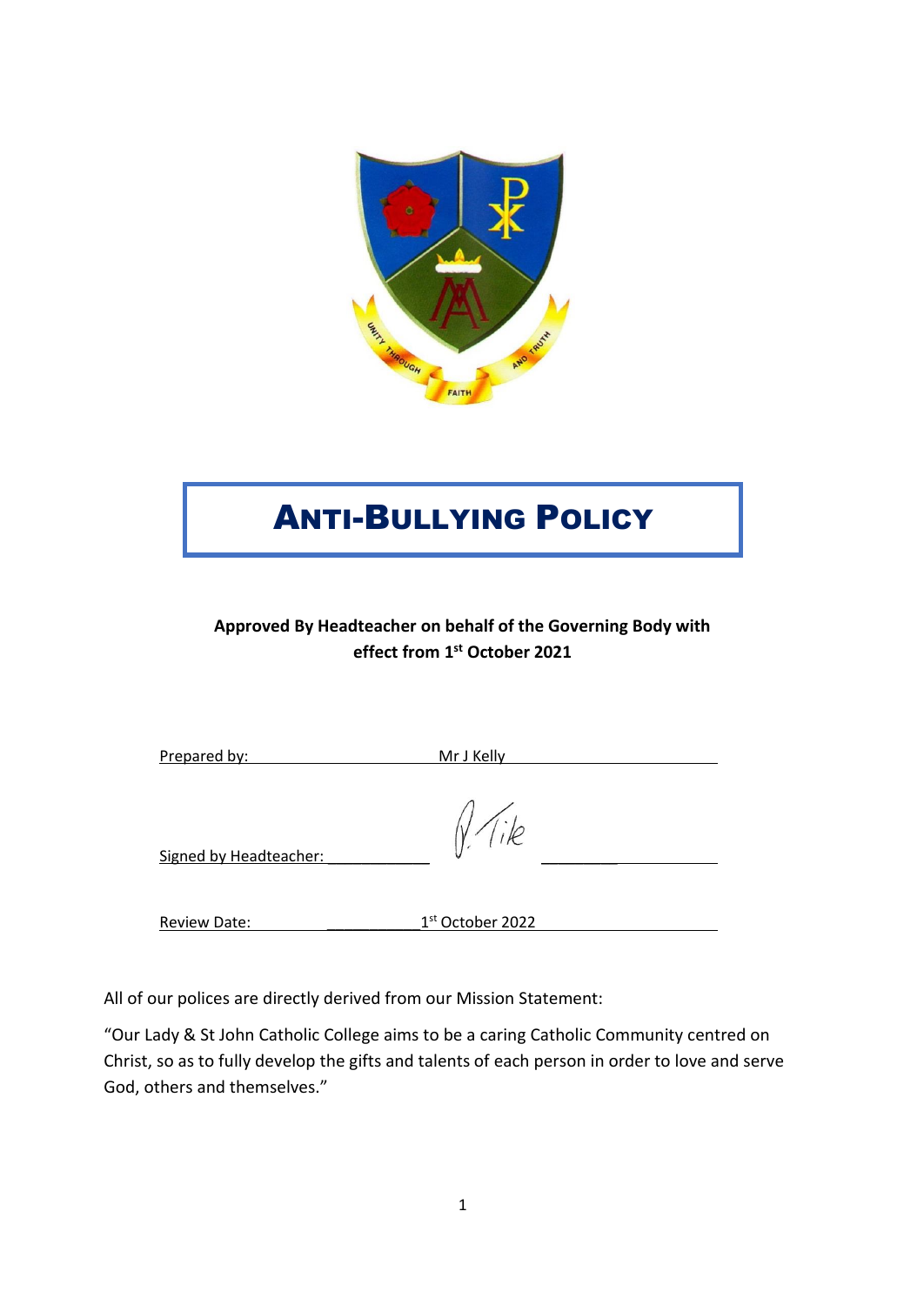#### **Statement and Principles**

The policy is one in a series of the school's integrated Safeguarding portfolio.

#### **Aims**

The primary aim of the Anti-bullying policy is to prevent and respond effectively to incidents of bullying at Our Lady & St John Catholic College.

#### **Objectives**

- To enable pupils to attend school free from bullying.
- To help pupils to respond appropriately and effectively to bullying.
- To ensure a consistent approach to bullying from all members of the school community including staff, parents and pupils.
- To establish a system for investigation, recording and resolution of bullying incidents.
- To raise awareness of the issue of bullying and its possible consequences.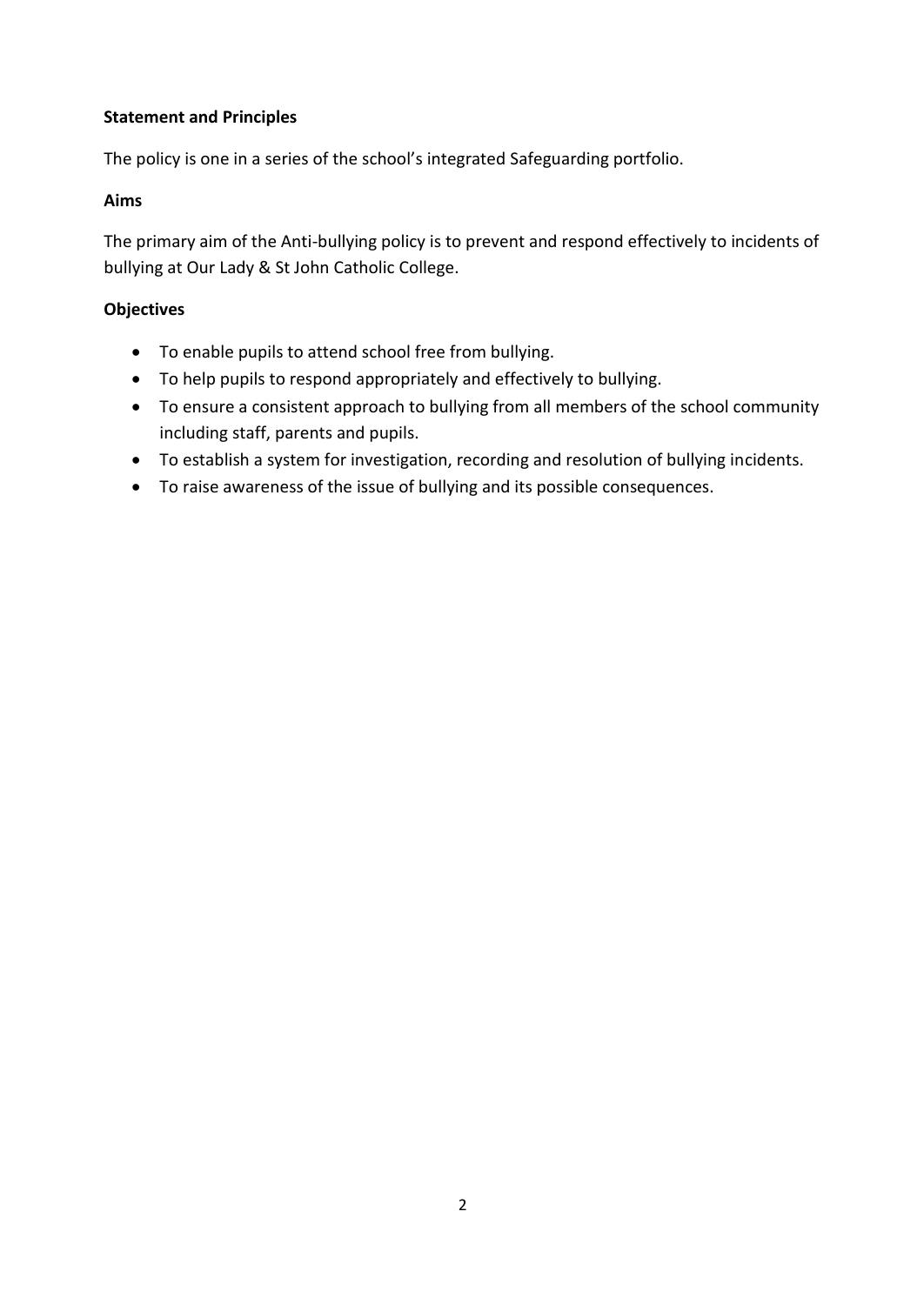#### **What is bullying?**

The DfE states that, 'Bullying is behaviour by an individual or group, repeated over time, that intentionally hurts another individual or group either physically or emotionally.'

Bullying is often motivated by prejudice against particular groups, for example on grounds of race, religion, gender, sexual orientation, or because a child is adopted or has caring responsibilities. It might be motivated by actual differences between children, or perceived differences.

The nature of bullying can be:

- **Physical** bullying which can include kicking, hitting, pushing and taking away belongings;
- Attacking property such as damaging, stealing or hiding someone's possessions
- **Verbal** bullying which includes name calling, mocking and making offensive comments, spreading rumours about someone using derogatory or offensive language or threatening someone
- **Emotional** bullying which includes isolating an individual or spreading rumours about them;
- **Cyber-bullying** where technology is used to hurt an individual for instance text messaging or posting messages/images on the internet or on any form of social media;

Bullying can be based on any of the following things:

- **Racist** bullying occurs when bullying is motivated by a prejudice against someone because of their race;
- **Religion or Beliefs**
- **Culture or Class**
- **Gender**
- **Sexual Orientation:** bullying occurs when bullying is motivated by a prejudice against lesbian, gay or bisexual people;
- **Gender Identity:** bullying occurs when bullying is motivated by a prejudice against people who are transgender;
- **Special Education Needs or Disability bullying** occurs when bullying is motivated by a prejudice against people with any form of disability.

With the advance in new technologies, the school is aware there is an increased risk of cyberbullying using emails, instant messenger, social networking sites and public websites.

#### **Roles and Responsibilities**

The Governing Body will review the Anti-bullying Policy annually or in response to a specific incident.

The Head Teacher and Assistant Headteacher (Pastoral) have overall responsibility for the policy and its implementation. Cases will be managed according to the circumstances and will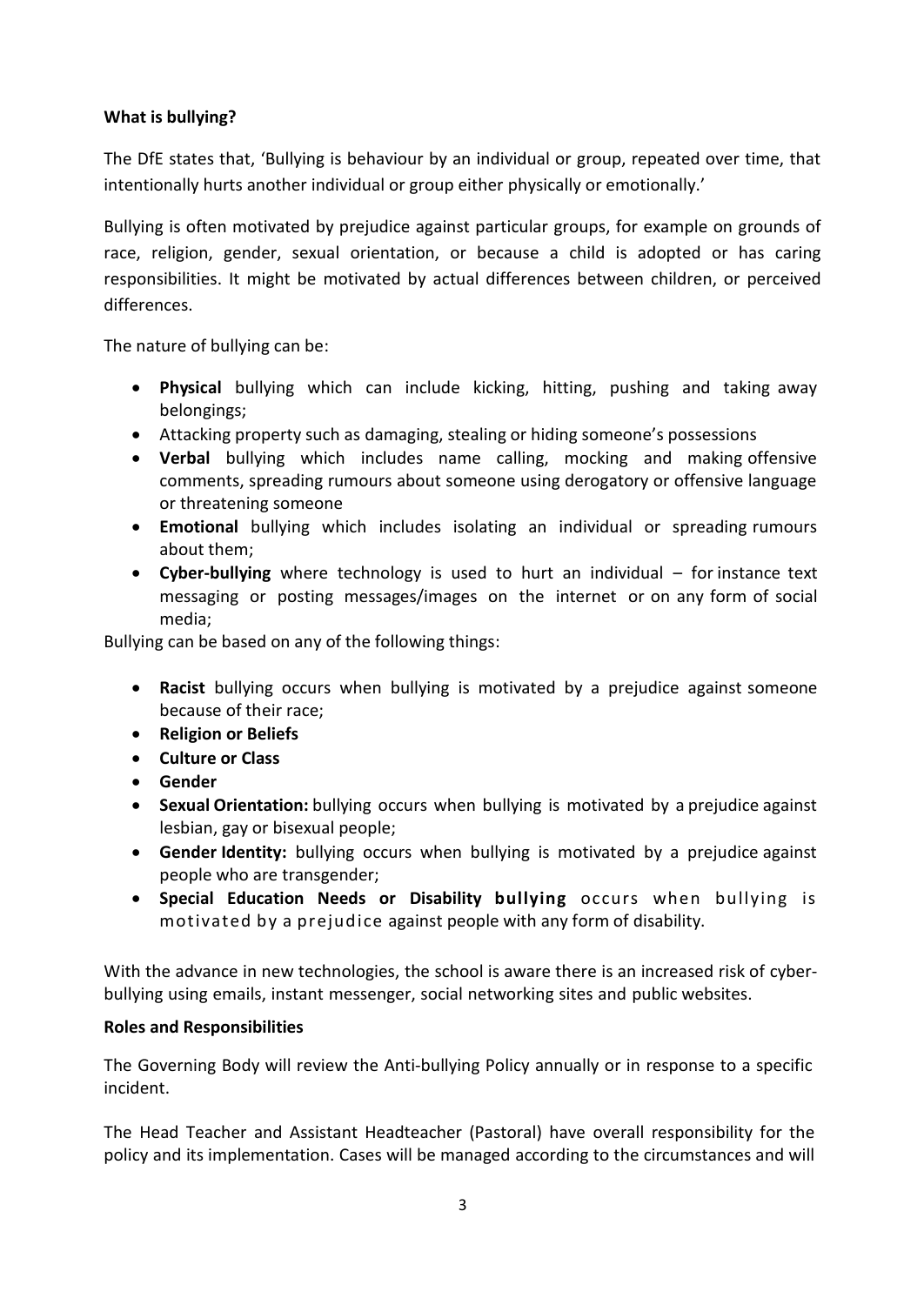be recorded and analysed to see whether patterns emerge from the nature of the bullying or the identity of the perpetrators.

Responding to incidents of bullying is the responsibility of all members of staff. All issues of bullying including the use of derogatory language must be brought to the attention of the Head of Year.

Parents/carers are encouraged to work in partnership with the school in order that high standards of behaviour are maintained both in and out of school, and that pupils respect both similarities and differences between themselves and other members of the school and the wider community.

Pupils will be encouraged to take responsibility for their own behaviour and will be made fully aware of the school values and rules and its anti-bullying policy.

Bullying is unacceptable and will not be tolerated, whether it takes place inside or outside of school. Bullying can take place on the way to and from school, before or after school hours, at the weekends or during the holidays, or in the wider community. The nature of cyber bullying in particular means that it can impact on students' well-being beyond the school day. Staff, parents and carers, and students must be vigilant to bullying outside of school and report and respond according to their responsibilities as outlined in this policy.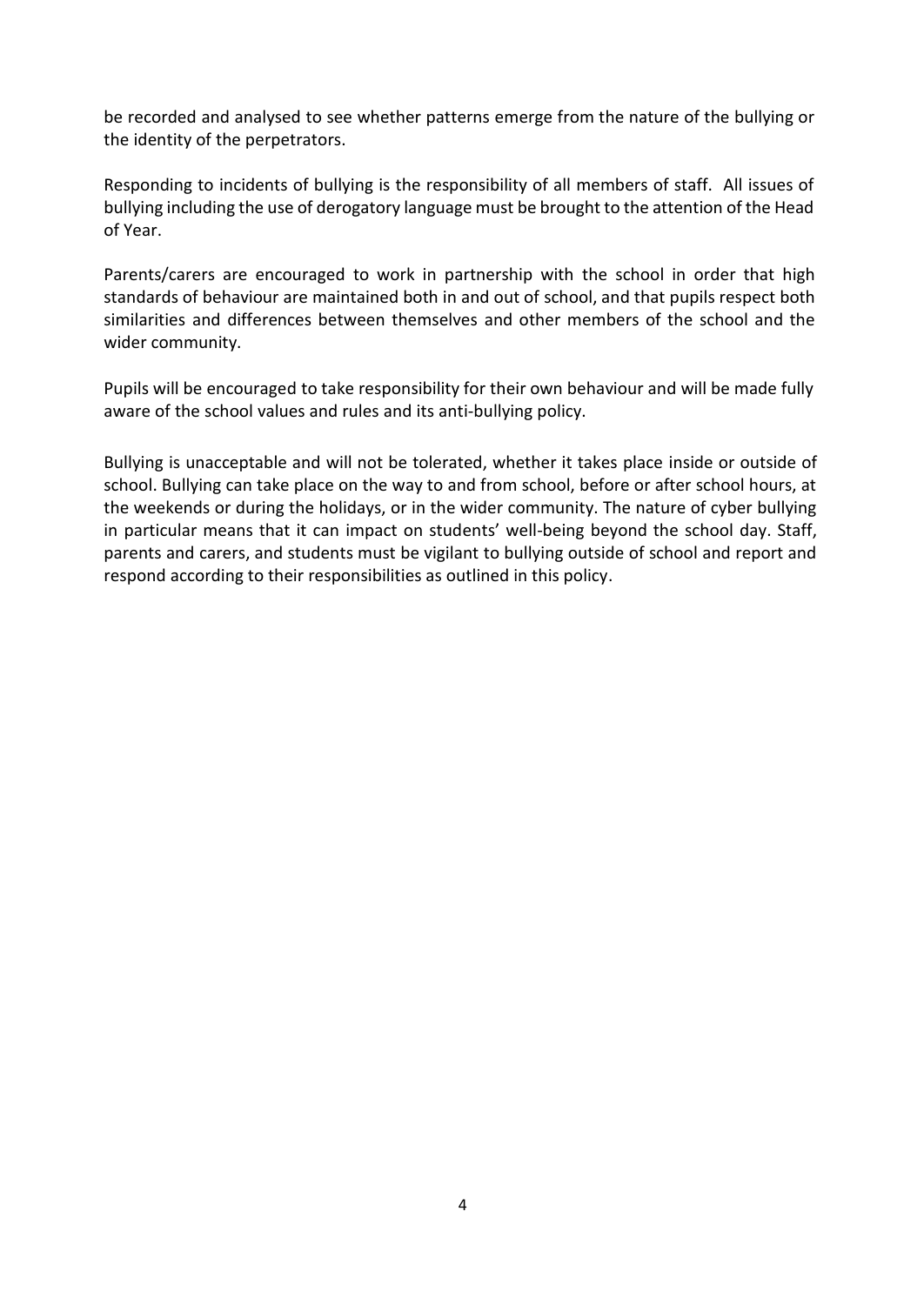# **Action**

Our Lady & St John Catholic College is committed to building a cohesive school community in which:

- Diversity is respected and celebrated
- Equality of opportunity and good outcomes for all is promoted
- Healthy relationships between different groups of people is promoted
- All forms of discrimination and oppression are investigated and resolved
- Our statutory requirements under the Equality Act (2010) are met.

All Governors, staff, parents, carers and visitors to the school must agree to:

Respect adult and pupil differences and foster good relations between those who have a protected characteristic and those who do not:

- Males, females and transgendered people
- People who have a disability
- People with different sexual orientations
- People about to go on maternity/paternity leave
- People who foster or adopt or who are themselves
- People with different faiths or beliefs or with no beliefs
- People with different ethnic heritages and backgrounds including linguistic
- People of different ages
- Traveller communities
- People of different academic levels and with special educational needs
- People of alternative subcultures.

## **The agreement extends to any jokes, banter, derogatory language which is forbidden.**

## **Warning signsindicating that a pupil may be being bullied:**

- Decline in standard of work, in levels. Being put off work by others, day dreaming.
- Being frightened of walking to or from school
- Losing self confidence and self-esteem
- Being frightened to say what's wrong
- Developing cuts, bruises and other injuries
- Unwilling to go to school, development of school phobia and patterns of non- attendance
- Failing to achieve potential in school work
- Becoming withdrawn, nervous and losing concentration
- Becoming isolated and disengaged from other children and young people
- Developing changes in physical behaviour such as stammering and nervous ticks
- Regularly having books or clothes destroyed Having possessions go 'missing' and money 'lost' Noticeable change in weight
	- Refusing to attend school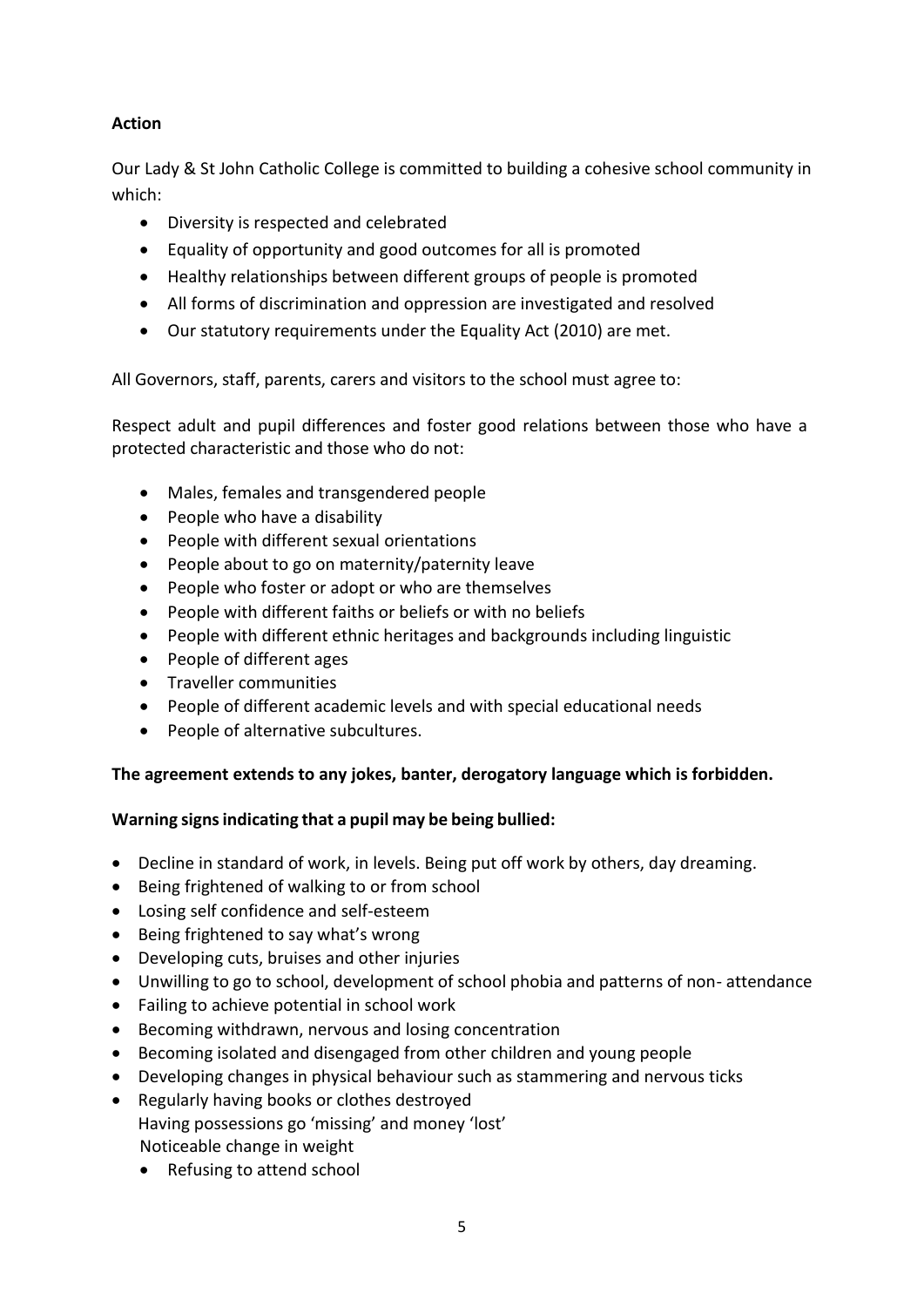Our Lady & St John Catholic College aims to take a proactive approach to tackling bullying.

- A named governor will have responsibility for pastoral matters including bullying.
- Positive staff and pupil relationships will be encouraged so that pupils feel comfortable in reporting issues.
- Staff will be vigilant for symptoms of bullying (see above).
- Vulnerable groups will be identified and staff will be extra vigilant around these groups.
- Staff will be made aware of the times and places where pupils are most vulnerable especially in unstructured times; a duty rota will be in place so that target areas are patrolled.
- Staff will take all reports of bullying seriously and always believe the child's perception that they are being bullied when it is reported to them.
- Pupils will be taught about bullying and about managing relations with peers during PSHE.
- Strategies for dealing with bullying will be included in NQT and ITT training.
- CPD will be provided to equip staff to deal with bullying incidents effectively.
- Schemes will be explored to involve pupils in anti-bullying initiatives.
- Anti –bullying awareness raising will take place during the annual anti-bullying week.
- Parents will be encouraged to support school in anti-bullying measures.
- The e safety policy will include references to on-line bullying.
- Support will be provided for all parties involved in bullying i.e. victim and perpetrator.
- Information will be made available on school website.
- Pupils will know how to report any concerns about bullying, including who to tell.
- Support for pupils will be provided as appropriate.
- Pupils' views about behaviour and bullying will be sought.
- Restorative approaches will be adopted in which pupils are held to account for their behaviour and which engage them in agreeing the actions which need to be taken to repair the harm caused.
- Pupils found guilty of bullying will be given the opportunity to modify their behaviour as part of any sanctions imposed.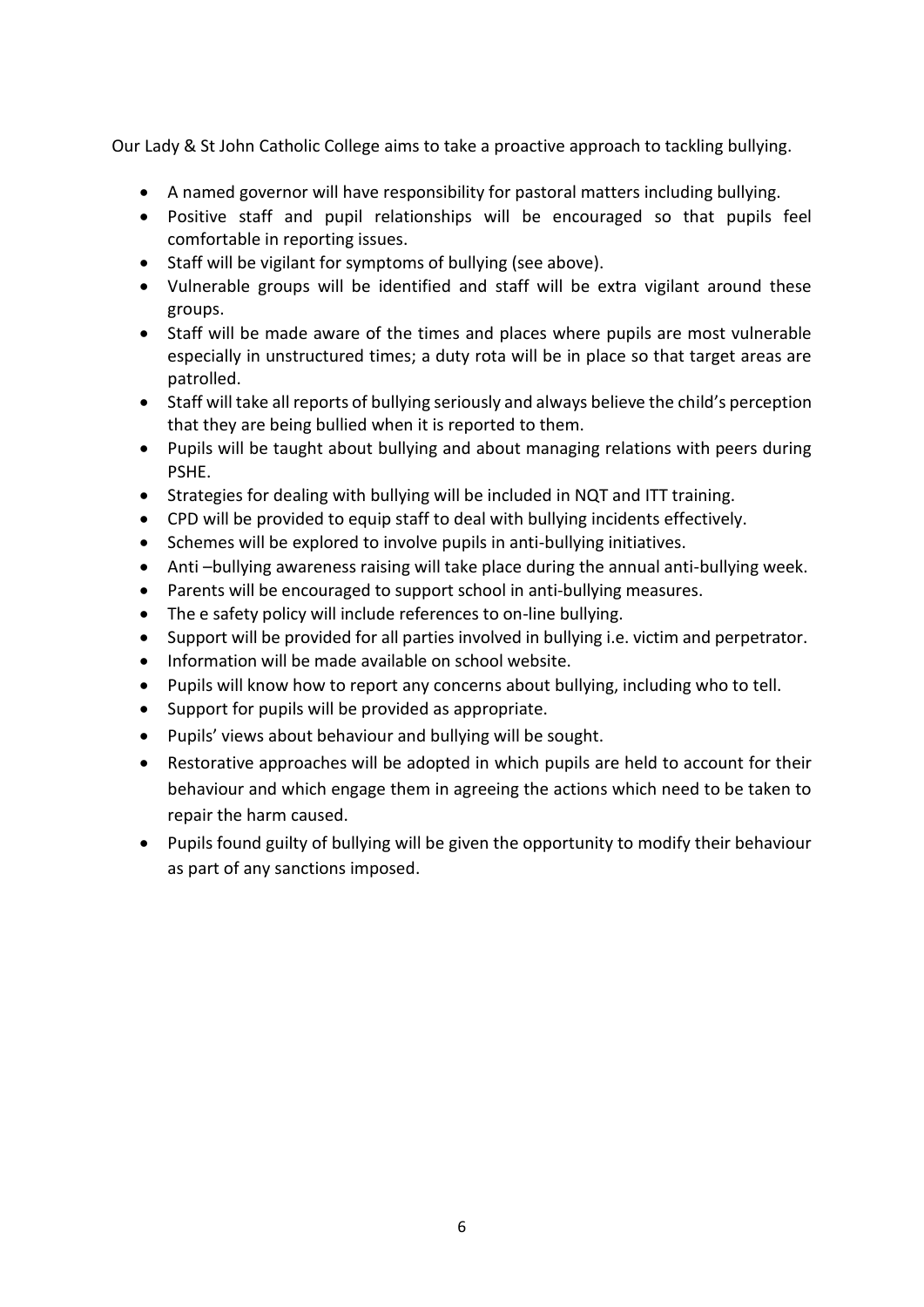#### **Procedures for dealing with a bullying incident**

All members of the school community have a responsibility to challenge and to deal with any incidents of bullying (including incidents via social media or technology) that are brought to their attention. Bullying must always be seen in the first instance from the perspective of the victim. Pupils who feel they are being bullied must feel confident that they will be listened to and believed and that appropriate action will be taken.

The following procedures will be followed:

Incidents of bullying should initially be recorded by the person to whom the complaint is made. **ALL** reports must be logged on CPOMS (Child Protection Online Management System). All incidents involving the use of derogatory language should be recorded on SIMS even when the member of staff involved has resolved the matter to their satisfaction. This is to ensure that accurate data can be collated. Once the detail has been recorded, the Head of Year will be automatically alerted and will investigate as necessary.

#### **Head of Year Procedures:**

The responsibility for dealing and investigating complaints of bullying will be taken by Heads of Year (in consultation with the Assistant Head (Pastoral).

Once a bullying alert is received, the Head of Year will determine what action needs to take place. This will be recorded on CPOMS along with the subsequent actions that take place.

Where bullying is found to have occurred, the Head of Year will ensure the following procedures are followed:

1. Support and consultation with the person who has been bullied:

- Discuss the referral with them and record the details accurately.
- Agree an action plan (which includes dates) with them and record this on CPOMS.
- Allocate a named member of staff to support and feedback to them.
- Agree a time scale to feedback (recorded)
- Contact parents about the incident and inform them of any action to be taken.

2. Intervention with the person(s) accused of bullying:

- Listen to a full account of their side of the story and record this on CPOMS
- Adopt a problem-solving approach which encourages the pupil(s) to take responsibility for their actions.
- Draw up an action plan for the person involved in the bullying behaviour including any sanctions given.